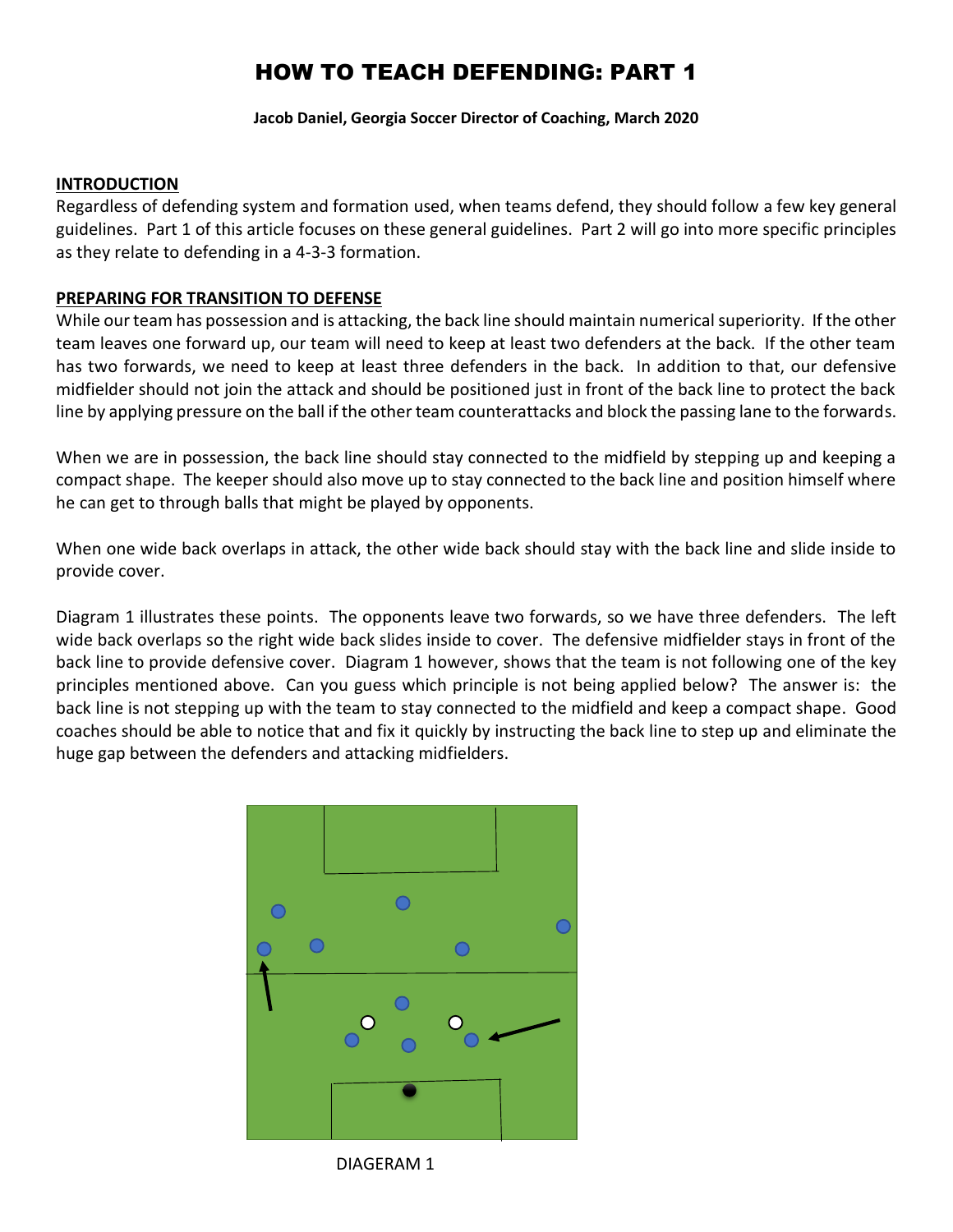## **TRANSITION TO DEFENSE**

The moment we lose possession, whoever lost possession must chase and pressure the ball. At the same time, the closest player to the ball who is able to pressure the ball from a goal-side position should press the ball to prevent a forward pass or a dribble. If we can press and win the ball back quickly, we should do that. If not, then all the other players (except the center forward) must make recovery runs towards our goal and pick up players. Central defenders and defensive midfielder should organize everyone quickly with clear instructions on marking assignments.

The wingers should recover into a position in midfield about ten yards in front of the wide back. Our wingers are also responsible for tracking down the opponents' wide back if they overlap. Our center forward is responsible for tracking the opponents' central defender if he steps into midfield. Our midfielders are responsible for tracking down the opponents' midfielders if they make forward runs.

#### **DEFENDING SHAPE WHEN OPPONENT HAS POSSESSION**

When the other team has possession in the back, or their keeper has the ball, our team should adopt a compact shape and position themselves as shown in Diagram 2. The center forward takes up a central position and waits to see who gets the ball from the keeper. The wingers slide inside and invite a pass to the wide backs. If the keeper passes the ball to their central defender, our forward applies the first pressure and channels the ball to the flank. This makes the next pass predictable and allows our players to mark tighter and close the passing lanes to the forwards. In Diagram 2, the center forward applies first pressure and pushes the ball wide. The right winger moves to block the passing lane to the opponent's winger and is ready to pounce on the wide back if he gets the ball. If the opponent's center back passes to their left back, The back line shifts to the right. The right winger drops to a position in front of the right wide back. The end result is a very compact team shape that presses the ball against the sideline and is able to win the ball.

The next page outlines a practice session that can be used to train pressure-cover-balance when defending.



DIAGRAM 2